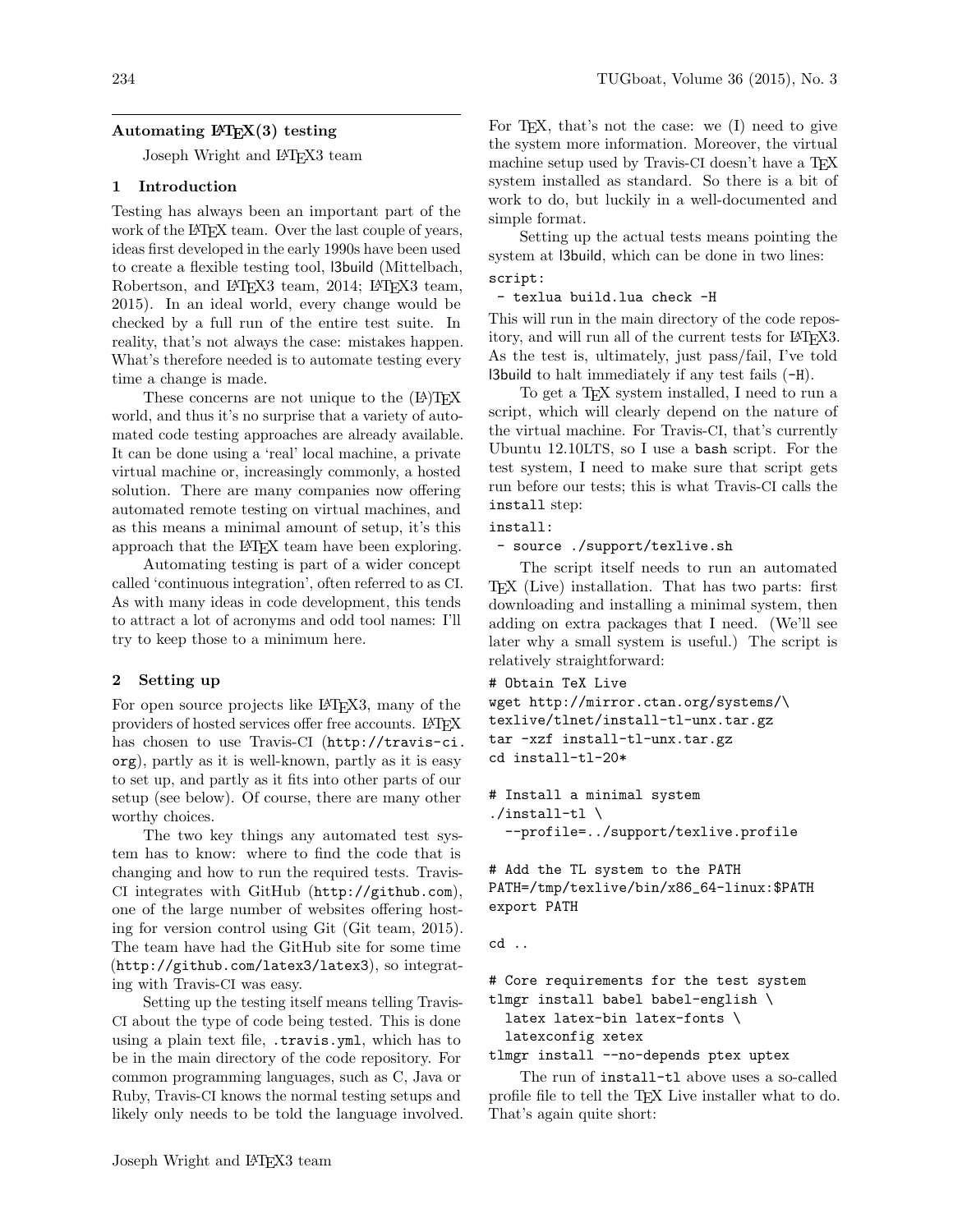```
# Profile for minimal TeX Live installation
selected scheme scheme-minimal
TEXDIR /tmp/texlive
TEXMFCONFIG ~/.texlive2015/texmf-config
TEXMFHOME ~/texmf
TEXMFLOCAL /tmp/texlive/texmf-local
TEXMFSYSCONFIG /tmp/texlive/texmf-config
TEXMFSYSVAR /tmp/texlive/texmf-var
TEXMFVAR ~/.texlive2015/texmf-var
option_doc 0
option_src 0
```
Here, we do not install the sources or documentation (clearly not needed for runtime testing) and the installation location is non-standard: I don't have sudo on the virtual machine and the profile installation doesn't (yet) support ~ (the home folder) in the installation path.

You might wonder if I could have used  $apt-get$ to add the Ubuntu managed TEX Live. That runs, and means I wouldn't need a script (.travis.yml has an entry type for running apt-get). However, it installs TEX Live 2009, which is too old to run **l3build.** (There have been a lot of changes in  $\text{LuaTrX}$ since then.) For the team tests, we always assume an up-to-date and current TEX Live, so it makes sense to have the same on the Travis-CI setup.

You might also wonder how I worked out exactly what the minimal requirements were for the installation. That was a bit of work, but the idea was simple enough: run the tests on a local virtual machine and add packages one at a time until everything works!

### 3 Refining

Once the above was set up, Travis-CI started running automated tests each time changes were made to the GitHub version of the L<sup>AT</sup>EX3 code. There were of course a few teething issues: it turned out that l3build was returning error level 0 ('success') even when tests failed! That was soon fixed in our code: a first demonstration of the use of automated testing.

With a virtual machine, each time tests are run the machine is 'reset' to a known state. That meant that each code change needed to do a fresh install of TEX Live: one of the reasons for keeping the system small. Ideally, I wanted to avoid the load on CTAN if possible. To do that, we've added caching to our .travis.yml file:

cache:

```
directories:
  - /tmp/texlive
  - $HOME/.texlive2015
```
This compresses the directories listed at the end of each test run, then adds them to the 'clean' machine

at the start of the next run.

Caching gives us a way to make sure a T<sub>E</sub>X system is available, but what about when the cache has to be reset, when new packages are needed or when updates are available? A bit of bash scripting sorts all of that. First, the basic installation can be wrapped up in a test looking for a T<sub>EX</sub> system:

```
# See if there is a cached version of TL
PATH=/tmp/texlive/bin/x86_64-linux:$PATH
export PATH
```
if ! command -v texlua >/dev/null; then # Earlier script code

```
fi
```
We can then run the update process:

```
# Keep no backups (makes cache smaller)
tlmgr option autobackup 0
# Update the TL install
tlmgr update --self --all \setminus--no-auto-install
```
and finally add extra packages

tlmgr install \ adobemapping \ amsmath \ ...

With this approach, the list of extra packages can keep growing, and any new entries will get added automatically. If the cache has to be cleared, an entirely new TFX Live and all of the required packages will be installed.

With the standard settings, Travis-CI emails the person who made code changes that led to the tests failing. For the L<sup>AT</sup>EX3 source repository, we have a mailing list for every commit, so it makes sense to send those failure messages to the list too, which is done like this:

```
notifications:
```

```
email:
  recipients:
    - latex3-commits@tug.org
  on_success: change
  on_failure: always
  on_start: never
```
## 4 In use

Setting up all of the above took only a few days, and much of that was working out how best to install a TEX Live setup automatically and then to cache it. The actual .travis.yml configuration took only minutes to do.

Running the full test suite for LATEX3 currently takes around 6 minutes on the virtual machine, depending on whether the TEX Live system needs to be